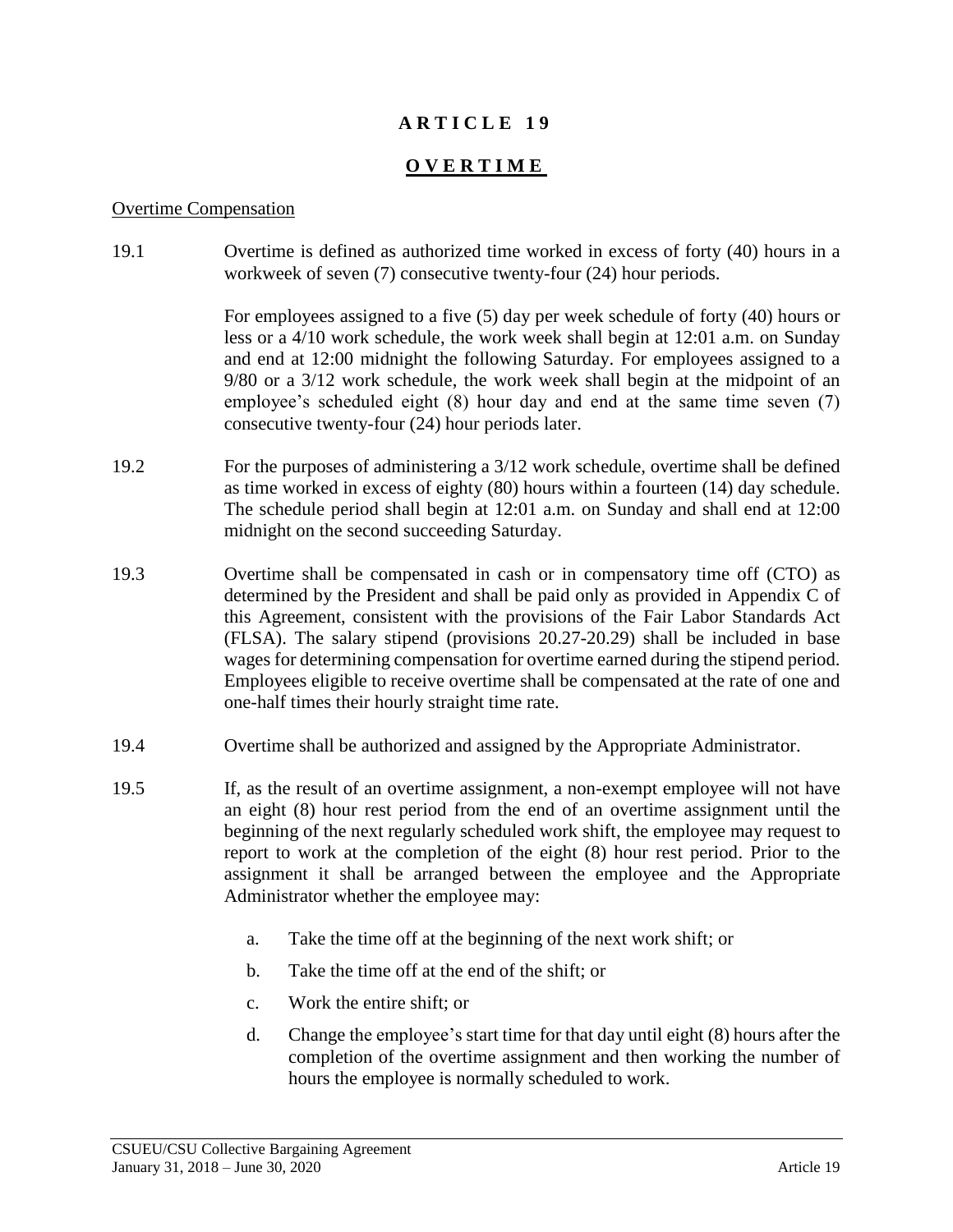If the employee takes the time off at the beginning or end of the shift pursuant to 19.5 (a) or (b) above, the employee has the option of using any accrued leave credits for the hours missed or taking off the hours missed as noncompensable time off the clock and, therefore, reducing the number of hours worked pursuant to provision 19.1.

- 19.6 Paid holiday, paid sick leave, and paid vacation time shall be counted as time worked for purposes of this Article.
- 19.7 The only official methods for the computation and accumulation of overtime are those provided in this Article. All hours worked, including overtime, are to be reported monthly on the appropriate payroll forms.

The Appropriate Administrator shall endeavor to equalize the overtime work among all qualified employees in the appropriate classification who have expressed interest in overtime work. Advance notice of overtime opportunities shall be provided to all qualified employees whenever possible. An employee shall be required to work overtime if no qualified volunteer is available.

19.8 All employees shall be classified as either exempt or non-exempt for purposes of compliance with the FLSA requirements for payment of overtime or compensatory time off (CTO).

# Compensatory Time Off (CTO)

- 19.9 Requests for scheduling CTO shall be submitted to the Appropriate Administrator at least seven (7) days in advance. CTO shall be scheduled and taken only as authorized by the Appropriate Administrator.
- 19.10 When possible, the scheduling of earned CTO shall be by mutual agreement of the employee and the Appropriate Administrator. Upon reasonable notice to the employee, the Appropriate Administrator may direct the employee to take earned CTO.
- 19.11 CTO should be taken within the year it is earned whenever possible. If an employee has been unable to take their CTO and has a CTO balance in excess of one hundred twenty (120) hours as of December 31, the employee shall be paid in cash for all hours in excess of one hundred twenty (120). Such payment shall be made by February 1 of each year.
- 19.12 Upon request of the employee, the Appropriate Administrator shall provide an accounting of the employee's CTO balance.
- 19.13 When an employee is separated from service, the employee is entitled to a lumpsum payment for any earned CTO by reason of previous overtime worked.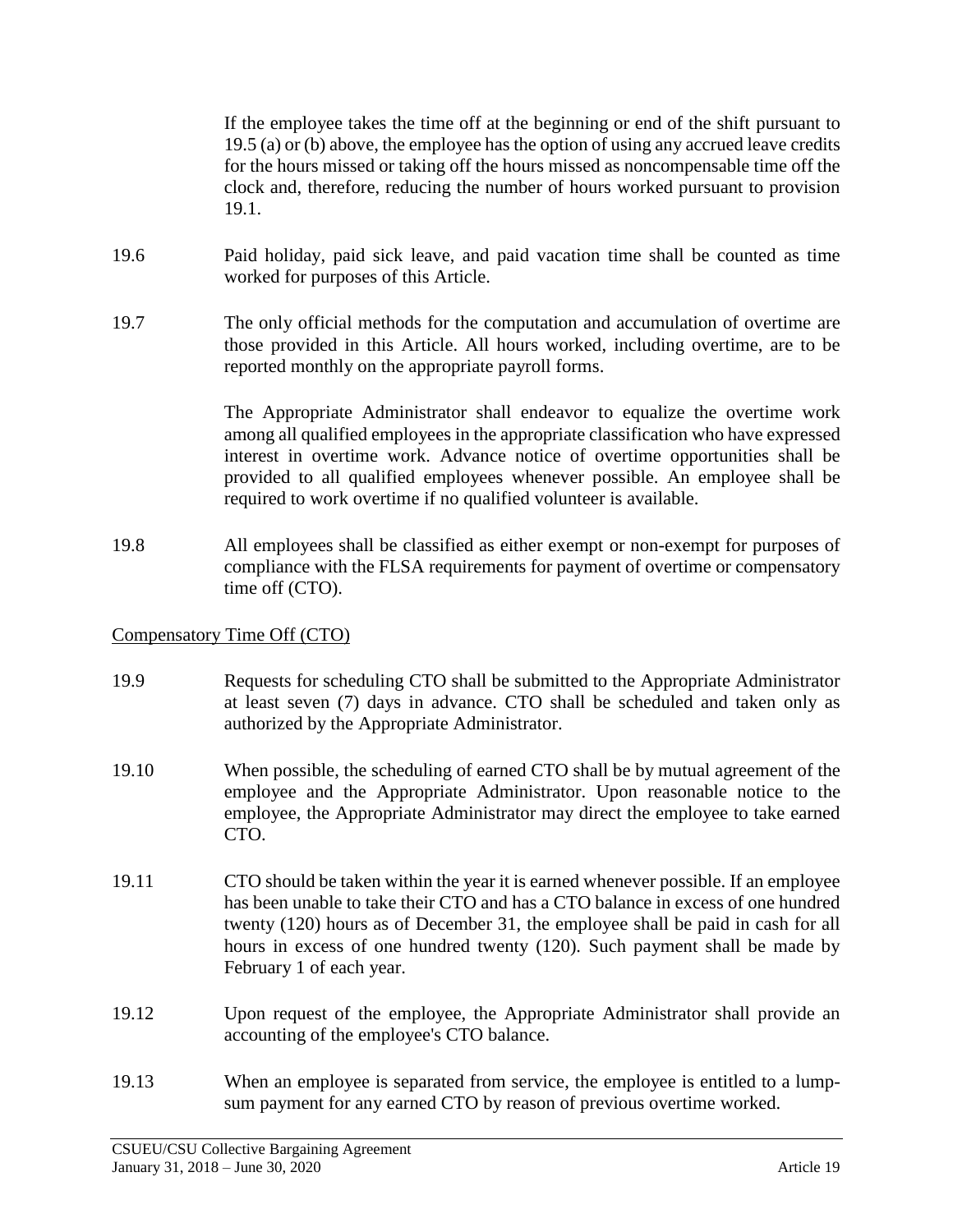19.14 Overtime eligibility and overtime rates shall be by classification. Such eligibility and overtime rates by classification are listed in Appendix C and incorporated by reference.

### Extended Work Hour Meal Allowance

19.15 When an employee is required to work two (2) or more hours before or after a regularly scheduled workday, the employee may claim the cost of each meal up to the maximum of fifteen (15) dollars. All claims for extended work hour meal reimbursements must be supported by a receipt and shall be submitted within thirty (30) calendar days. The time taken to consume the meal will not be included in the computation of extended work hours for the purpose of this allowance.

> An employee shall not be required to interrupt their work to consume the extended work hour meal. Extended work hour meals may be taken before, after or during the extended work hour period. This provision shall not apply to employees receiving a per diem rate.

19.16 Overtime shall not include time spent in travel to and from the work site except as provided for in Article 22, Professional Development.

### Call-Back

- 19.17 Call-back work is work performed at a time outside of and not continuous with an employee's regular work schedule. A non-exempt employee called back to work shall receive no less than three (3) hours pay at the overtime rate unless such callback is within three (3) hours of the beginning of the employee's next shift, in which case the employee shall only be paid for the hours remaining before the beginning of the employee's next shift.
- 19.18 An employee may be called back to work at the discretion of the Appropriate Administrator. The Appropriate Administrator shall endeavor to assign call-back work on a volunteer basis. If no volunteers are available, or in an emergency situation, the employee who is called back shall be required to work.
- 19.19 When it is necessary for exempt employees to be called back to work, the Appropriate Administrator shall authorize informal adjustments in their work hours.

#### On-Call Time

19.20 On-call time is time outside of an employee's regular work schedule but during which an employee must be available to report to work if deemed necessary by the Appropriate Administrator. On-call time is not compensable. If an on-call